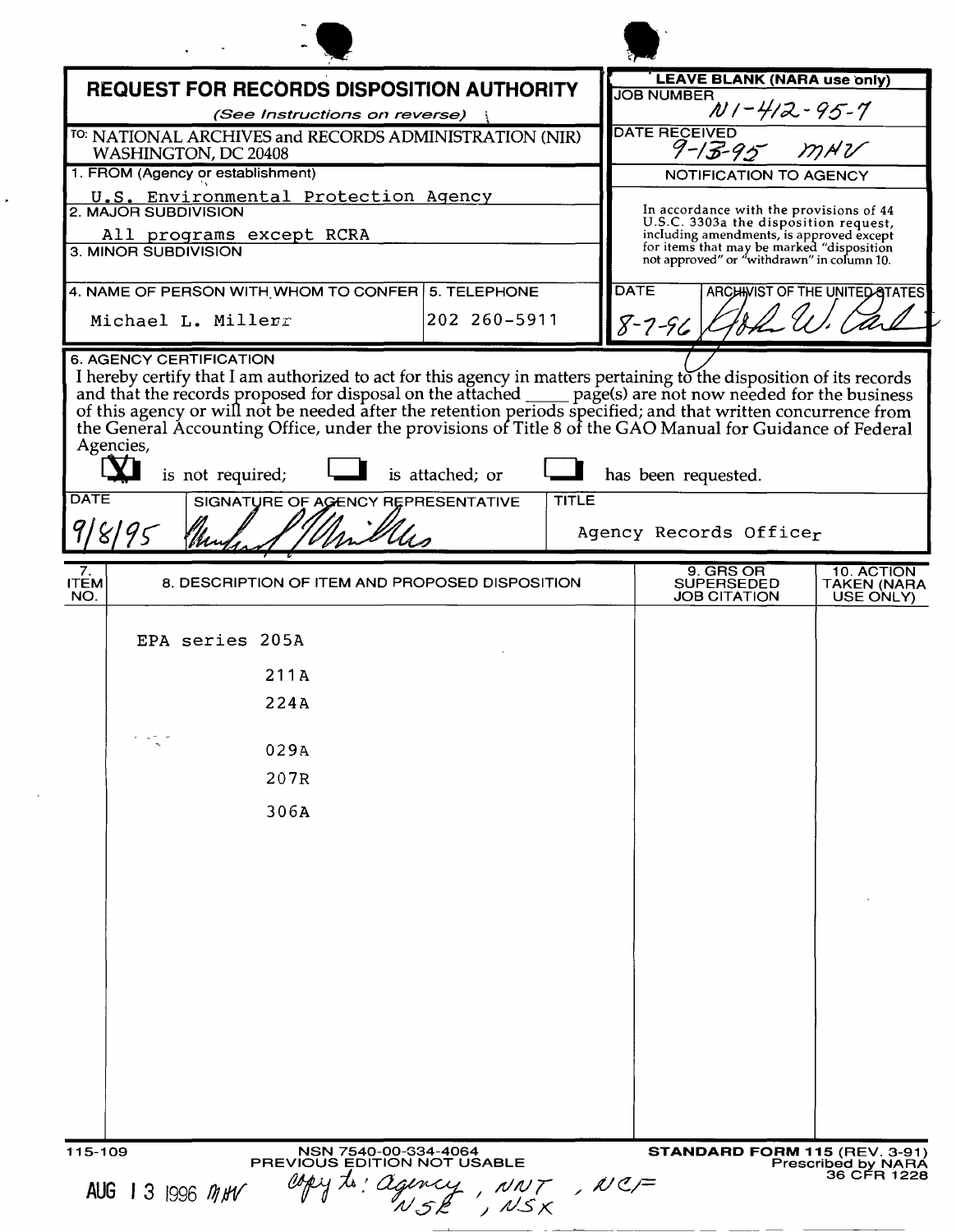# **DRAFT OF 5/7/96**

# **U.S. EPA RECORDS CONTROL SCHEDULE**

**SERIES TITLE:** Permit Files

PROGRAM: All Programs except RCRA

**EPA SERIES NO:** 205A

**NARA SCHEDULE NO.** Nl-412-95-7/1 (Use this number to retire records to the FRC)

•

**APPLICABILITY:** Agency-wide

# *IDENTIFYING INFORMATION:*

**DESCRIPTION:** Contalns records used in the issuance or denial of a permit issued by EPA offices or authorized states, Federal Facilities, or interstate agencies. Includes draft and final permits, major and minor permits, permit modifications, general, special, emergency, research, interim permits, pretreatment, and others issued by the programs listed under Disposition Information. Consists of the notification form, permit applications, background and supporting documentation, public notices, comments and records of public meetings, fact sheets, exception reports, appeals, delistings, correspondence, financial assurance documents, and other related records.

**ARRANGEMENT:** Arranged by site, facility, or company.

| TYPE OF RECORDS: | SPECIFIC RESTRICTIONS:            |  |
|------------------|-----------------------------------|--|
| Case files       | Confidential Business Information |  |
|                  | Enforcement Sensitive Information |  |

**MEDIUM: VITAL RECORD:** 

Paper, photographs, publications, maps and architectural materials, forms

**FUNCTIONS SUPPORTED:** Permitting

**SPECIFIC LEGAL REQUIREMENTS:** Clean Water Act, as amended, Sections 402, 404 Clean Air Act, as amended, Section 502 Safe Drinking Water Act, as amended, Section 1401, et seq. Toxic Substances Control Act, as amended, Sections 2605, 2607, 2611, 2614 and 2616 40 CFR 52 40 CFR 144 40 CFR 233 40 CFR 761 40 CFR 122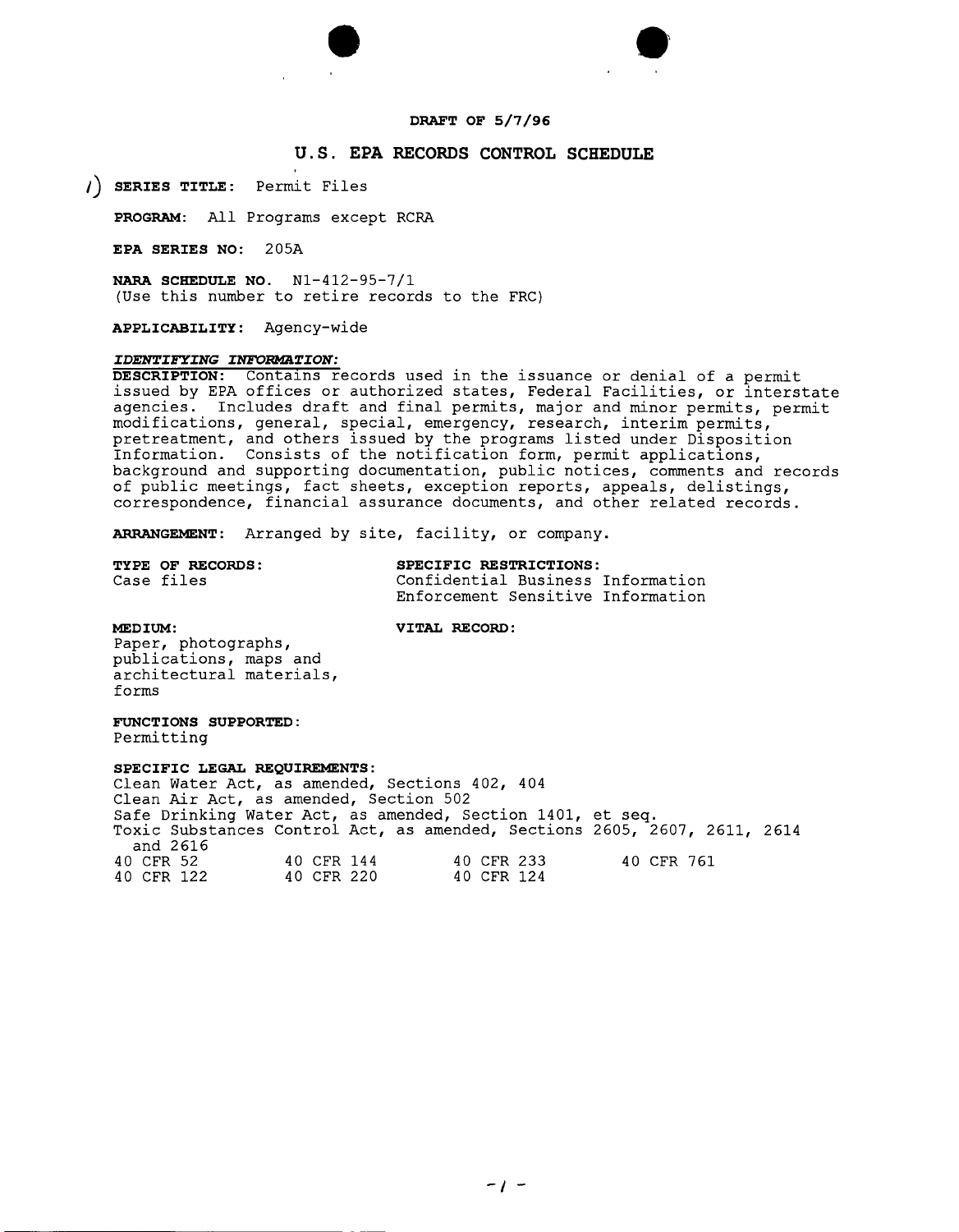EPA SERIES NO. 205A

# *DISPOSITION INFORMATION:*<br>FINAL DISPOSITION:

- **FINAL DISPOSITION: TRANSFER TO FRC PERMITTED:** a. Underground Injection Control (UIC) permits when EPA is permitting authority and UIC exemptions: Permanent Yes
- b. NPDES minor permits: Disposable Yes
- c. All others: Disposable Yes

All others refers to: UIC except when EPA is permitting authority and UIC exemptions; NPDES except minors; pretreatment; ocean dumping, Section 404 dredging and fill; PSD; and TSCA PCB disposal.

 $\bullet$ 

#### **FILE BREAK INSTRUCTIONS:**

- a. Break file when injection deadline is met.
- b. Break file when no longer needed.

c. Break file at permit renewal or termination (revocation or expiration) or at end of the fiscal year; bring forward active materials.

#### **DISPOSITION INSTRUCTIONS:**

a. Keep inactive files in office up to 5 years after file break, then retire to FRC. Transfer to NARA 30 years after file break.

b. When State is authorized, destroy when no longer needed. When State is not authorized, keep inactive files in office up to 5 years after file break then retire to FRC. Destroy 10 years after file break.

c. Keep inactive files in office up to 5 years after file break, then retire to FRC. Destroy 10 years after file break.

# *APPLICATION GUIDANCE:*

**REASONS FOR DISPOSITION:** This combines several previously scheduled items dealing with the Agency's permitting process. Underground Injection Control exemptions have been added as they provide a basis for on-going monitoring of possible public health threats to ground water. UIC exemptions pose the same long term threats that Superfund sites do and merit the same retention. These files contain information that would prove invaluable for remedial action if it should be determined that such action is warranted.

**AGENCY-WIDE GUIDANCE:** If authorized States maintain disposable records for retention periods identified above, the program office may decide to review the records in the State offices rather than maintain copies in Regional offices and destroy the copies it receives.

Draft permits may be destroyed after approval of final permit.

RCRA program permits are scheduled as EPA 478A - RCRA Generators, Transporters, and TSD Facilities Files.

Notification forms which have been withdrawn or cancelled prior to issuance of a permit are subject to the same retention as the permits.

Program office may retain permit files in the office if a permit is likely to become a compliance or enforcement issue. For example, PSD files on sources which have been closed or which have not emitted pollution for a period of 5 years may be retained if the potential for air pollutant emissions has not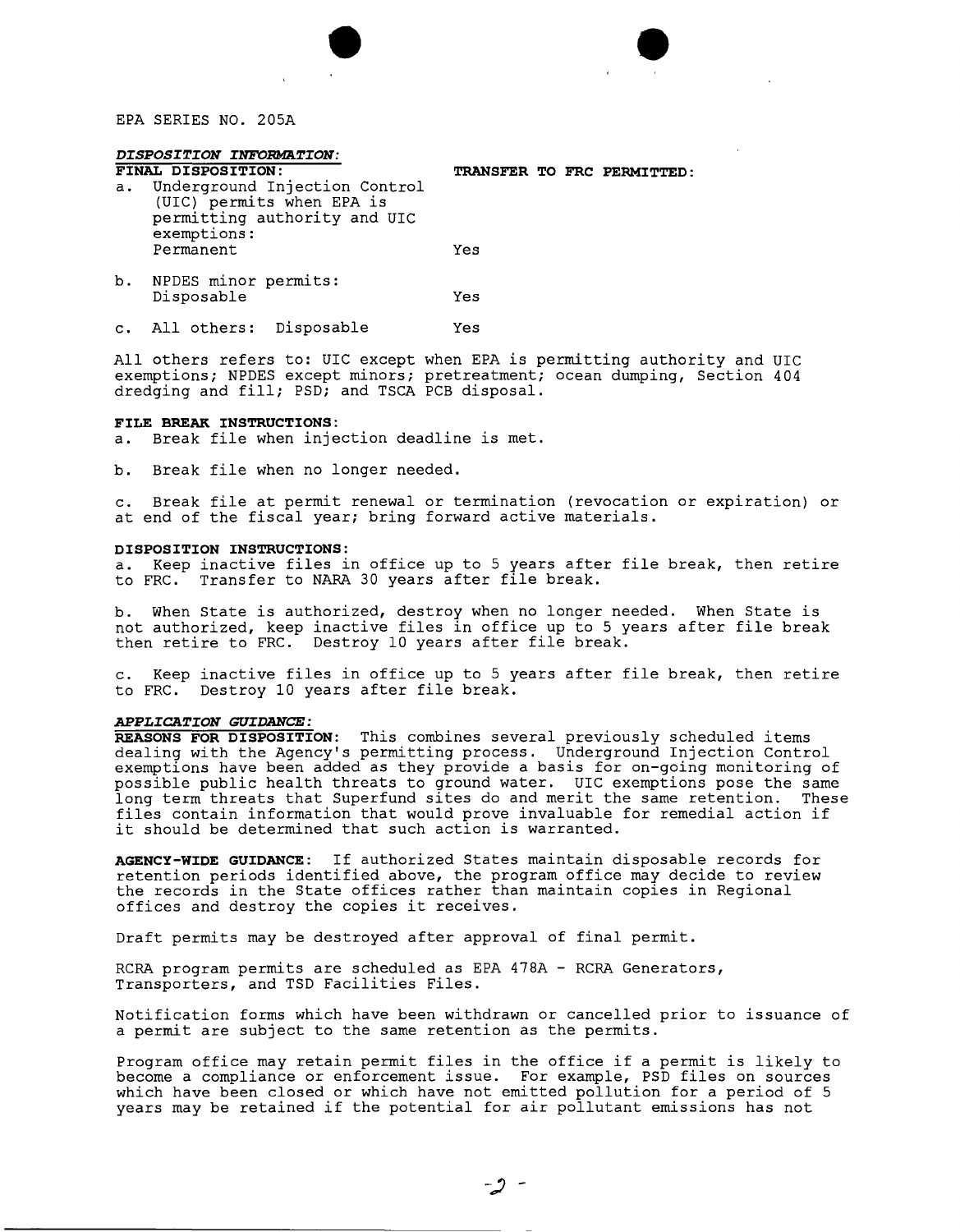



EPA SERIES NO. 205A

been eliminated, i.e., process equipment for facilities have not been dismantled or removed from the site. EPA 207R covers Enforcement Action files and EPA 211A covers Compliance. See EPA 210R for Administrative Records - Permits, EPA 404H for Actual and Proposed NPDES Permits Reports, EPA 419A for Permit Compliance System, and EPA 432A for UIC Program Summary System.

As required by 36 CFR 1228.58, records with special restrictions such as confidential business information (CBI) or those exempted from disclosure by statute such as the Privacy Act must be shredded or otherwise definitively destroyed with witness disposal for records destroyed by contractors.

**PROGRAM OFFICE GUIDANCE/ DESCRIPTIVE INFORMATION:** Previous schedule items combined into this schedule were for the following programs: Federal Activities, Water, Air and Hazardous Waste, Regional Administrator and Staff, and Enforcement. Specific item numbers are cited below.

# *CUSTODIAL INFORMATION:*

| <b>CONTROLLING UNIT:</b>                 | Multiple units CONTACT POINT: |                   |  |
|------------------------------------------|-------------------------------|-------------------|--|
| Name:                                    |                               | Name:             |  |
| Location:                                |                               | Mail Code:        |  |
| Inclusive Dates:                         |                               | <b>Telephone:</b> |  |
| Volume on Hand (Feet):                   |                               | Office:           |  |
| Annual Accumulation:<br>(feet or inches) |                               | Room:             |  |

#### *CONTROL INFORMATION:*

**RELATED ITEMS:** EPA 207R, EPA 210R, EPA 211A, EPA 404H, EPA 419A, EPA 432A, EPA 478A

#### **PREVIOUSLY APPROVED BY**

**NARA SCHEDULE NOS:** NCl-412-76-1/I/15, NCl-412-76-1/IV/1, NCl-412-83-4/32, NCl-412-84-1/7, NCl-412-85-17/22a, NCl-412-85-19/11, NCl-412-85-20/1

|                 |                  | Entry   | Last     |
|-----------------|------------------|---------|----------|
| Approval        | Approval         |         |          |
| <b>Date EPA</b> | <b>Date NARA</b> | Date    | Modified |
|                 |                  | 2/20/92 | 5/7/96   |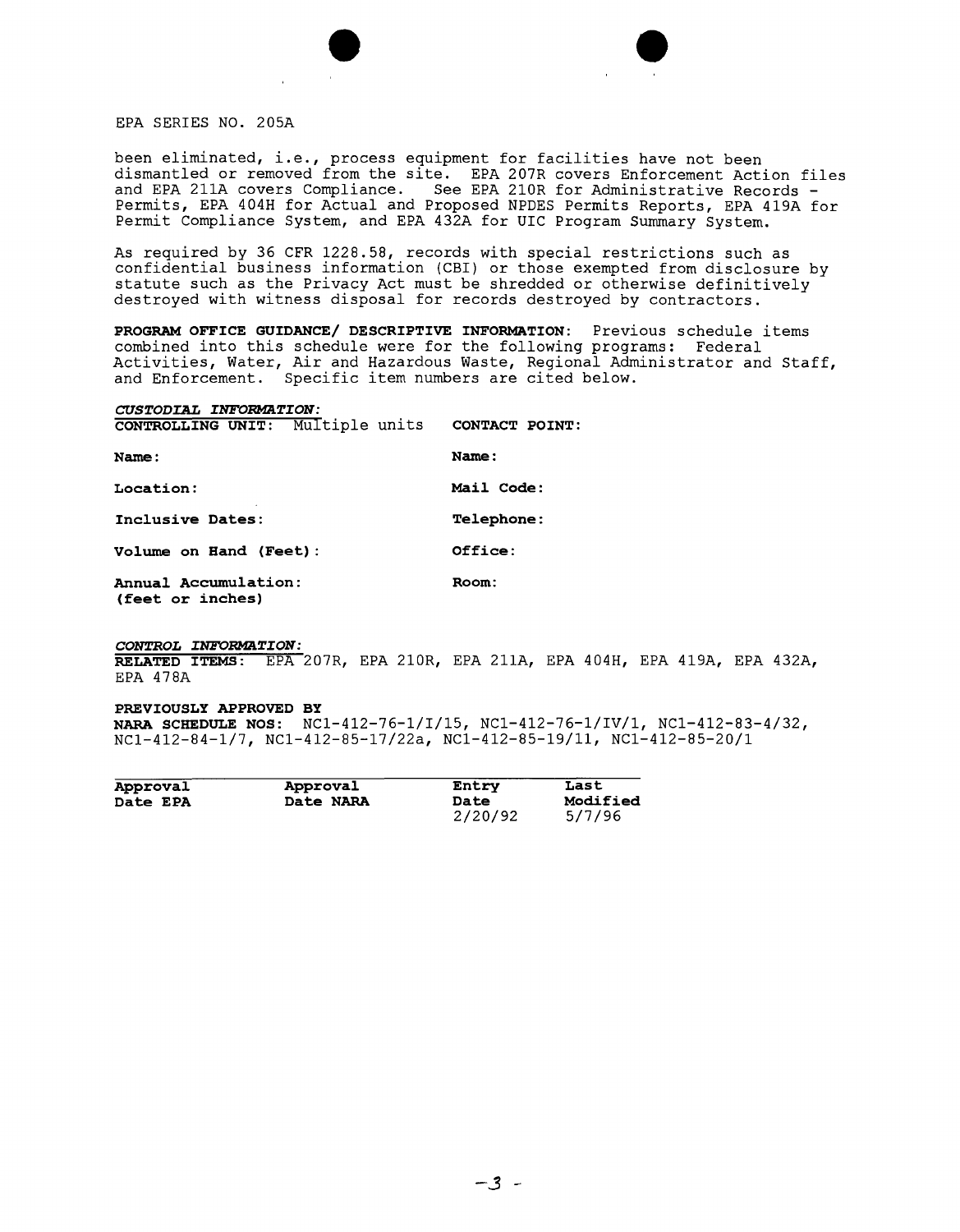



#### **DRAFT OF 6/18/96**

# **u.s. EPA RECORDS CONTROL SCHEDULE'**

*J)* **SERIES TITLE:** Compliance Files

**PROGRAM:** All Programs

**EPA SERIES NO:** 211A

**NARA SCHEDULE NO.** Nl-412-95-7/2 (Use this number to retire records to the FRC)

**APPLICABILITY:** Agency-wide

# *IDENTIFYING INFORMATION:*

**DESCRIPTION:** Contalns records used to determine compliance with pollution regulations and to recommend legal enforcement actions if necessary. Includes compliance schedules, inspections, reports, correspondence, inventories, sampling and analytical data, and related documents. Also includes notices of noncompliance, and compliance orders that do not result in enforcement actions.

**ARRANGEMENT:** Arranged by site or facility.

| <b>TYPE OF RECORDS:</b> | SPECIFIC RESTRICTIONS:            |  |
|-------------------------|-----------------------------------|--|
| Case files              | Confidential Business Information |  |
|                         | Enforcement Sensitive Information |  |

**MEDIUM: VITAL RECORD:** 

Paper, video/film, maps and architectural materials, electronic

#### **FUNCTIONS SUPPORTED:**

Permitting and enforcement activities

#### **SPECIFIC LEGAL REQUIREMENTS:**

Resource Conservation and Recovery Act, as amended, Sections 3007, 9005, 11004 Clean Water Act, as amended, Section 308 Safe Drinking Water Act, as amended, Sections 1414, 1423 Clean Air Act, as amended, Sections 80 and 114 Federal Insecticide, Fungicide, and Rodenticide Act, as amended, Section 9 Toxic Substances Control Act, as amended, Sections 15-17 40 CFR 65 40 CFR 142 40 CFR 217 40 CFR 281 40 CFR 123 40 CFR 144 40 CFR 233 40 CFR 704<br>40 CFR 141 40 CFR 169 40 CFR 141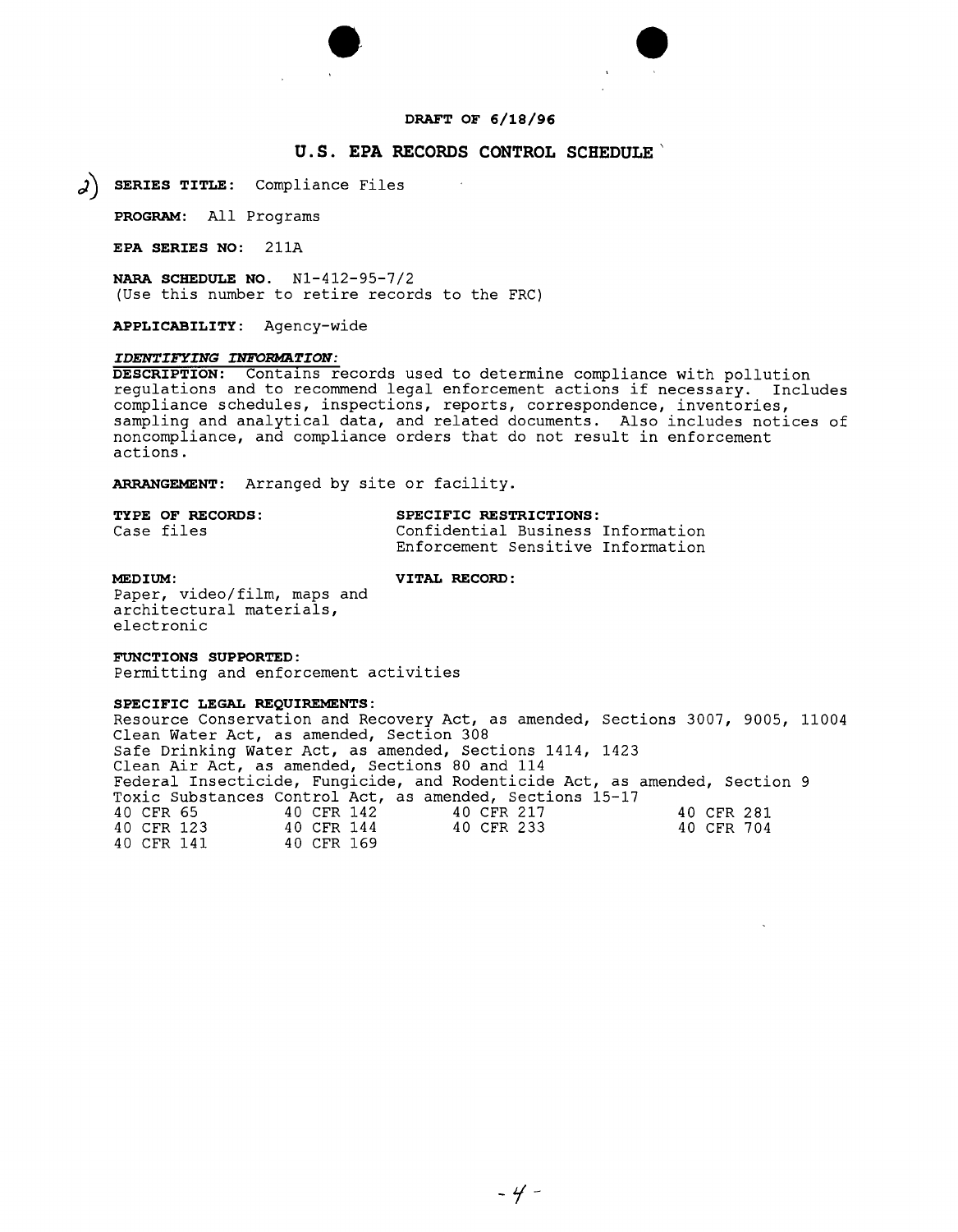

#### **EPA SERIES NO. 211A**

#### $DISPOSITION$  *INFORMATION*:

| FINAL DISPOSITION:<br>Paper (non-imaged):<br>а. | TRANSFER TO FRC PERMITTED: |
|-------------------------------------------------|----------------------------|
| Disposable                                      | Yes                        |
| b. Paper (imaged):<br>Disposable                | Yes                        |
| c. Optical Disk:<br>Disposable                  | No                         |
| <b>BREAK INSTRUCTIONS:</b><br>FILE              |                            |

a. Break file annually; bring active materials forward.

b. Break file upon completion of imaging.

c. Break file annually.

#### **DISPOSITION INSTRUCTIONS:**

a. Keep inactive materials in office at least 1 year after file break, then retire to FRC. Destroy 5 years after file break. If volume warrants, records may be retired to the FRC prior to the designated time in the disposition instructions.

b. Retire to FRC upon completion of quality assurance. Destroy 5 years after file break.

c. Keep for 5 years after file break, then purge and recycle disk.

#### *APPLICATION GUIDANCE:*

**REASONS FOR DISPOSITION:** This item combines a number of previously approved program specific items, most of which have a 5 year retention. Applicability has been expanded to Agency-wide.

**AGENCY-WIDE GUIDANCE:** The unit with compliance authority is responsible for maintaining the record copy and implementing the disposition.

Copies of these records may be filed with other record series (for example, site or facility files) and should be retained according to the disposition instructions for the related series. All other copies may be destroyed when no longer needed.

If authorized States maintain records for retention periods identified above, the program office may decide to review the records in the State offices rather than maintain copies in Regional offices, and destroy the copies it receives.

Upon issuance of a notice of violation or referral to Regional Counselor other office with enforcement authority, file becomes an enforcement action file. See EPA 207R for disposition instructions for enforcement actions.

See EPA 206R for RCRA Corrective Actions. Permits for programs other than RCRA are scheduled as EPA 205A. RCRA Generators, Transporters, and TSD Facilities are EPA 478A. Administrative Records - Permits is covered in EPA 210R. Other site/facility files are scheduled as:

EPA 013A - Removal Site Files - Superfund Site Specific<br>EPA 014A - Remedial Site Files - Superfund Site Specifi EPA 014A - Remedial Site Files - Superfund Site Specific<br>EPA 215R - Underground Storage Tanks Site/Facility Files EPA 215R - Underground Storage Tanks Site/Facility Files EPA 220R - Radiation Facility/Site Files EPA 225R - Pesticide Facilities Files<br>EPA 227R - Toxic Substances Facilitie Toxic Substances Facilities Files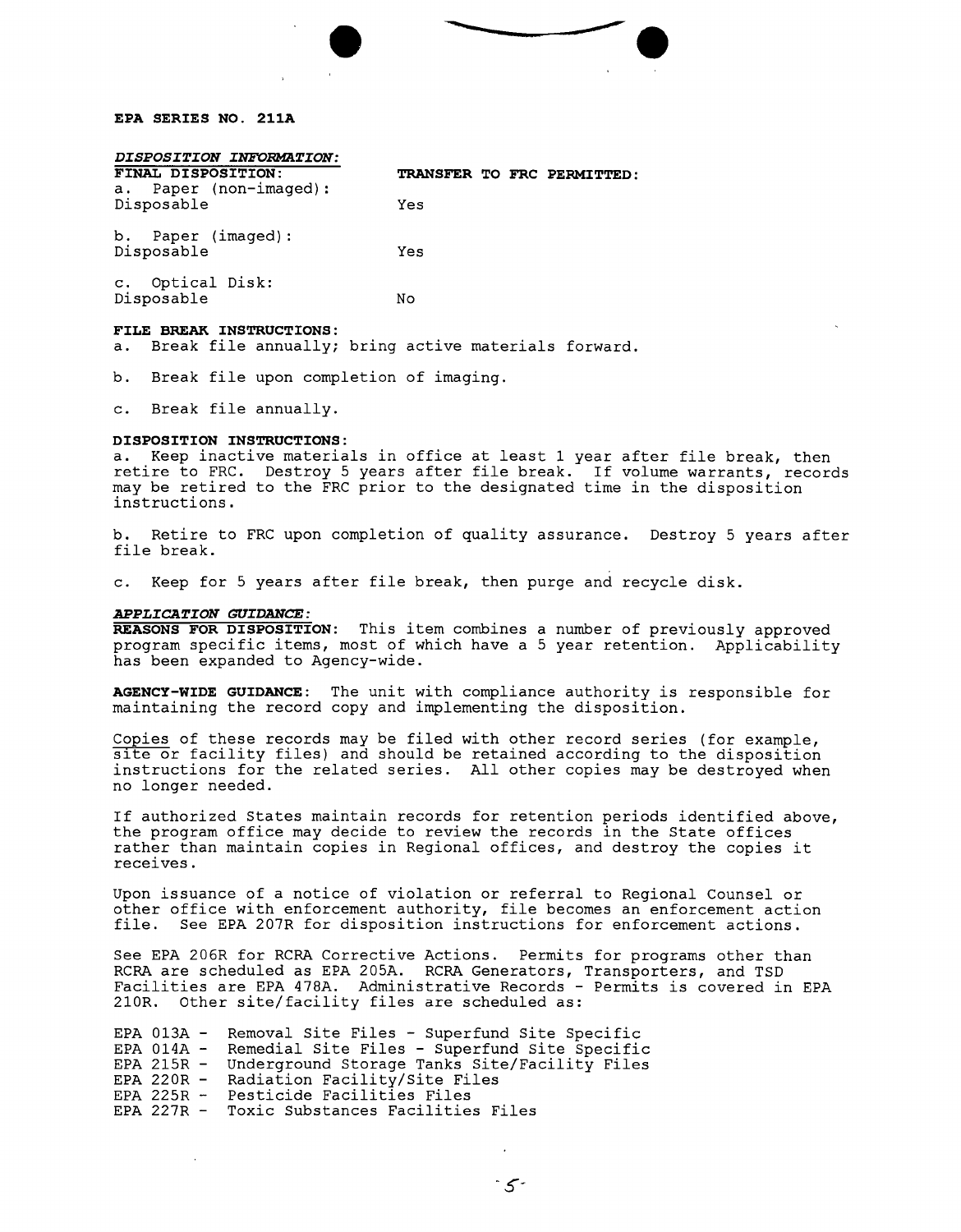



As required by 36 CFR 1228.58, records with special restrictions such as confidential business information (CBI) or those exempted from disclosure by statute such as the Privacy Act must be shredded or otherwise definitively destroyed with witnessed disposal for records destroyed by contractors.

**PROGRAM OFFICE GUIDANCE/ DESCRIPTIVE INFORMATION:** Previous schedule items combined into this schedule were for the following programs: Water, Air and Hazardous Waste, Enforcement, and Environmental Services. Specific item numbers are cited below.

#### *CUSTODIAL INFORMATION:*

**CONTROLLING UNIT:** Multiple units **CONTACT POINT:**

| Name:                  | Name:             |
|------------------------|-------------------|
| Location:              | Mail Code:        |
| Inclusive Dates:       | <b>Telephone:</b> |
| Volume on Hand (Feet): | Office:           |
| Annual Accumulation:   | Room:             |

**(feet or inches)**

# *CONTROL INFORMATION:*

**RELATED ITEMS:** EPA 013A, EPA 014A, EPA 205A, EPA 206R, EPA 207R, EPA 210R, EPA 215R, EPA 220R, EPA 225R, EPA 227R, EPA 478A

#### **PREVIOUSLY APPROVED BY**

**NARA SCHEDULE NOS:** NCl-412-76-1/II/12, NCl-412-76-1/IV/9, NCl-412-76-1/V/6, NCl-412-85-17/17, NCl-412-85-20/4, NCl-412-85-21/1, 6 and 7

| Approval        | Approval  | Entry                  | Last                |
|-----------------|-----------|------------------------|---------------------|
| <b>Date EPA</b> | Date NARA | <b>Date</b><br>2/24/92 | Modified<br>6/18/96 |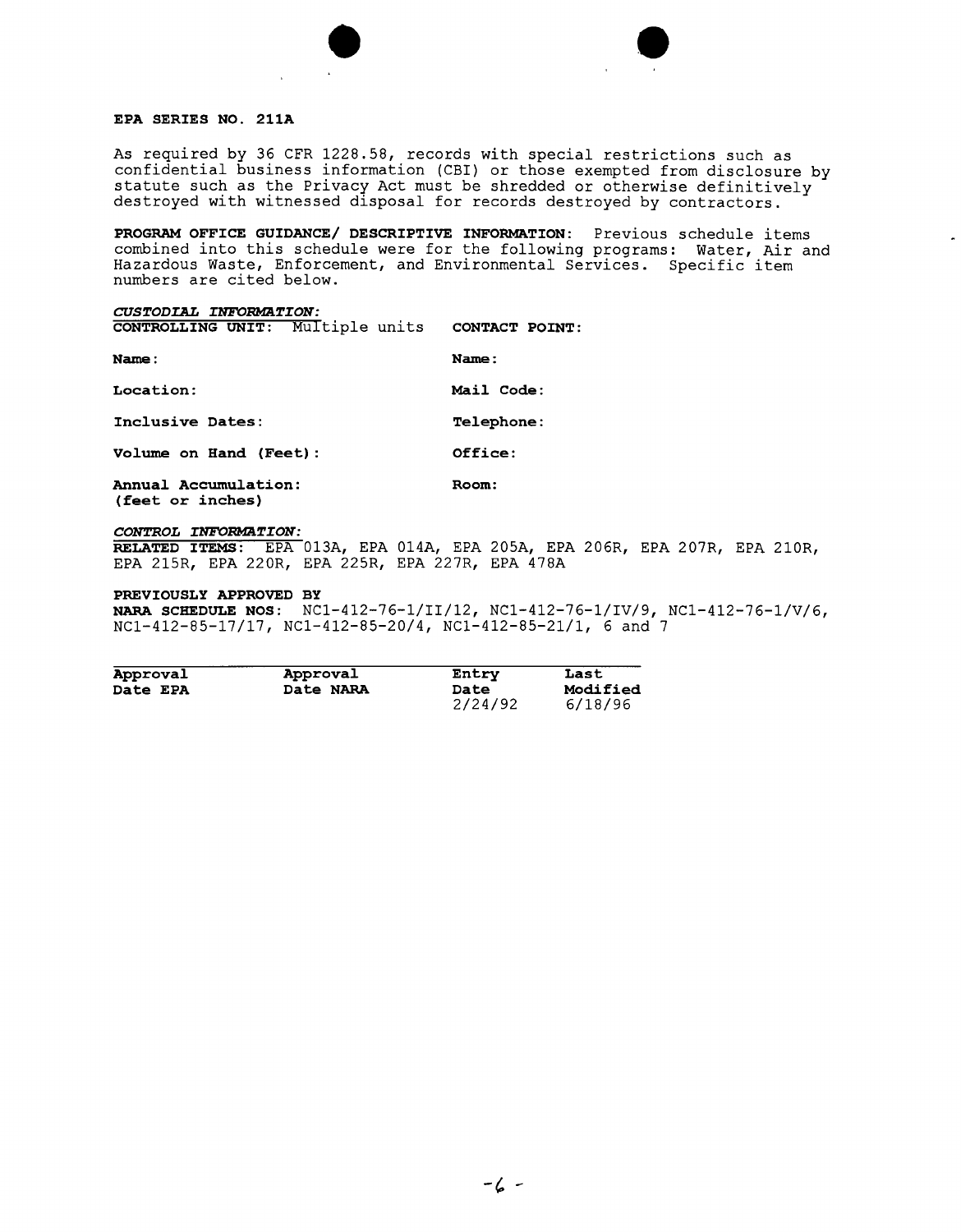



### DRAFT OF 10/18/95

# u.s. EPA RECORDS CONTROL SCHEDULE

j) SERIES TITLE: Toxic Chemical Release Files

PROGRAM: Toxic Substances

EPA SERIES NO: 224A

NARA SCHEDULE NO. Nl-412-95-7/3 (Use this number to retire records to the FRC)

APPLICABILITY: Agency-wide

#### *IDENTIFYING INFORMATION:*

DESCRIPTION: Contains documents relating to requirement for submission of information relating to the release of toxic chemicals under Section 313 of SARA Title III - Emergency Planning and Community Right-To-Know Act (EPCRA). Information collected is intended to inform the general public and the communities surrounding covered facilities about releases of toxic chemicals, to assist research, to aid in the development of regulations, guidelines, and standards. Includes EPA Form R (EPA Form 9350-1), inspection reports, consent agreements, and other information for listed toxic chemicals.

Includes two types of files:

- a. Trade secret claims, and
- b. All other submissions and related documents.

ARRANGEMENT: Arrangement varies.

| <b>TYPE OF RECORDS:</b> | SPECIFIC RESTRICTIONS:            |  |  |
|-------------------------|-----------------------------------|--|--|
| Case files              | Confidential Business Information |  |  |

MEDIUM: VITAL RECORD:

Paper

FUNCTIONS SUPPORTED: Program oversight

#### SPECIFIC LEGAL REQUIREMENTS:

SARA Title III - Emergency Planning and Community Right-To-Know Act, Section 313

40 CFR 372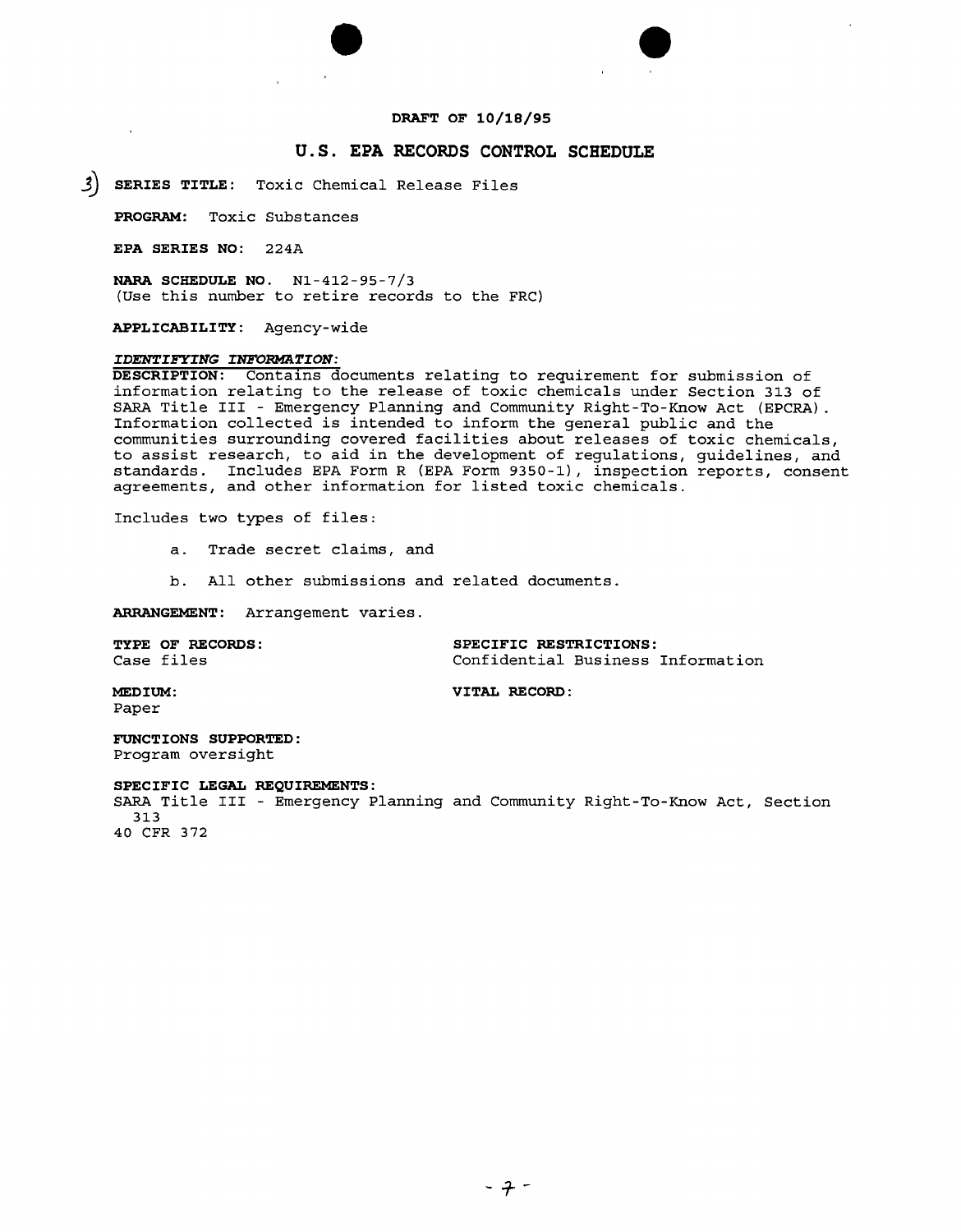#### **EPA SERIES NO. 224A**

### *DISPOSITION INFORMATION:*

|            | FINAL DISPOSITION:<br>a. Permanent | Yes |  | TRANSFER TO FRC PERMITTED: |
|------------|------------------------------------|-----|--|----------------------------|
|            | b(1) Record copy: Disposable       | Yes |  |                            |
| Disposable | (2) All other copies:              | Yes |  |                            |

#### **FILE BREAK INSTRUCTIONS:**

a. Break file every five years.

b(l). Break file after information entered into the Toxic Chemical Release Inventory System (TRIS) and verified.

(2). Break file annually; bring forward active materials.

#### **DISPOSITION INSTRUCTIONS:**

a. Retire to FRC immediately after file break. Transfer to the National Archives when most recent record is 15 years old. If any claims are submitte in electronic form, produce a paper copy to serve as the record copy and delete the electronic record when no longer needed.

b(1). Keep inactive materials in office  $\overline{\mathcal{S}}$  years after file break, then retire  $\mathscr{V}_{\mathscr{S}}$ to FRC. Destroy when most recent record is 15 years old.

(2) . Keep inactive files in office 2 years after file break, then retire to FRC. Destroy 5 years after file break.

#### *APPLICATION GUIDANCE:*

**REASONS FOR DISPOSITION:** Records provide essential documentation of EPA's statutory and regulatory responsibilities. Applicability has been expanded to Agency-wide.

**AGENCY-WIDE GUIDANCE:** Items a and b(l) of this record series are maintained by the TRI Section of 1M Division of OPPT. Use item b(2) for all other copies held in all other offices.

Trade secret files under EPCRA sections 303, 311 and 312 maintained by OSWER/CEPPO at Headquarters are scheduled as EPA 048H.

Records related to site or facility files of other program offices, such as Superfund, may be maintained in those offices and retired under the appropriate site or facility series.

See EPA 227R for Toxic Substances Facility Files and EPA 203A for files related to State Oversight. The EPCRA Targeting System (ETS) is scheduled as EPA 266A and the Toxic Chemical Release System (TRIS) as EPA 272A.

As required by 36 CFR 1228.58, records with special restrictions such as confidential business information (CBI) or those exempted from disclosure by statute such as the Privacy Act must be shredded or otherwise definitively destroyed with witness disposal for records destroyed by contractors.

**PROGRAM OFFICE GUIDANCE/DESCRIPTIVE INFORMATION:**

----- **-**

-~- --**----- ------**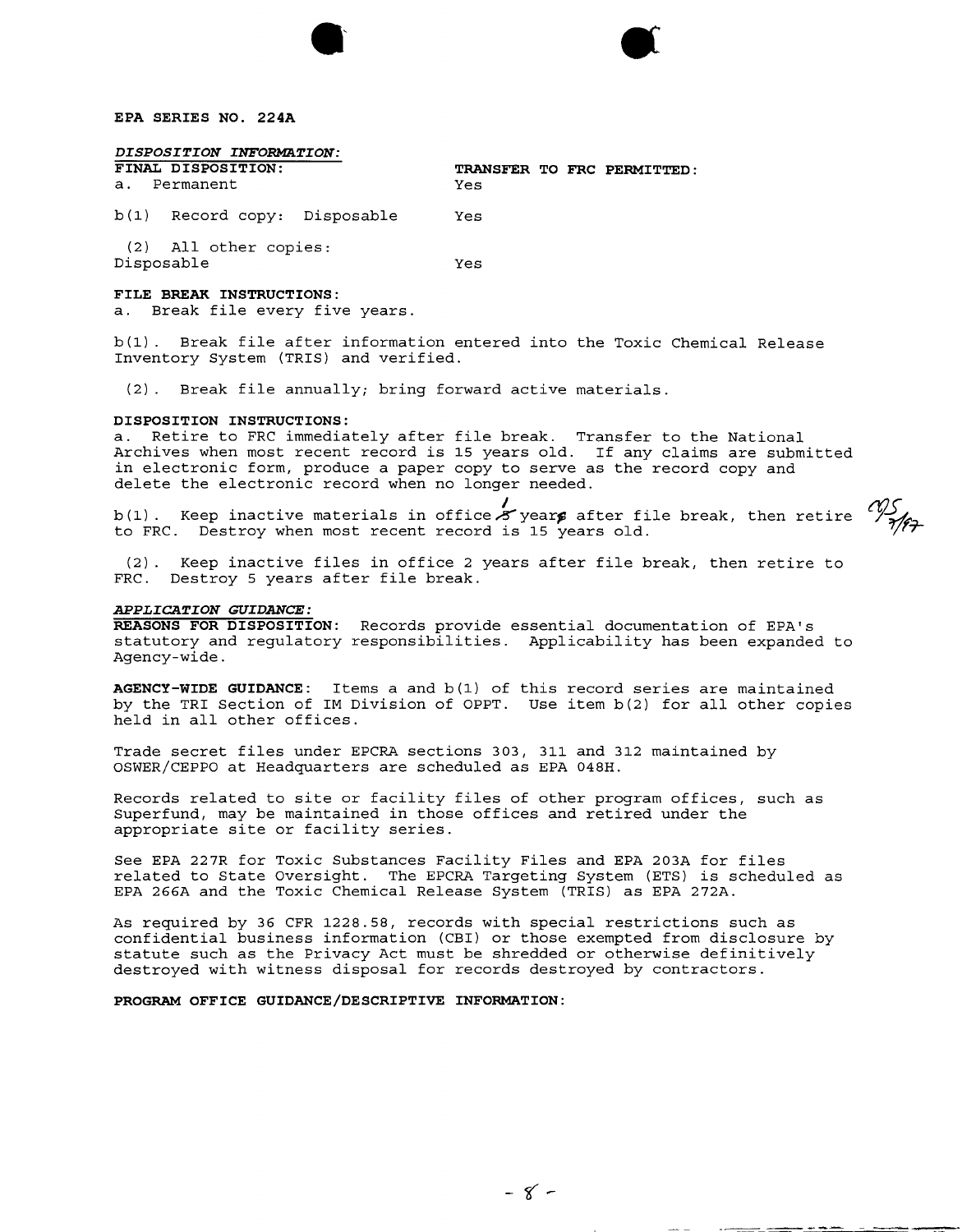# EPA SERIES NO. 224A

| CUSTODIAL INFORMATION:<br>CONTROLLING UNIT: Multiple units CONTACT POINT:               |                   |
|-----------------------------------------------------------------------------------------|-------------------|
| Name:                                                                                   | Name:             |
| Location:                                                                               | Mail Code:        |
| Inclusive Dates:                                                                        | <b>Telephone:</b> |
| Volume on Hand (Feet):                                                                  | Office:           |
| Annual Accumulation:<br>(feet or inches)                                                | Room:             |
| CONTROL INFORMATION:<br>RELATED ITEMS: EPA 048H, EPA 203A, EPA 227R, EPA 266A, EPA 272P |                   |
| PREVIOUSLY APPROVED BY<br><b>NARA SCHEDULE NOS:</b> $N1-412-88-3/18$                    |                   |

 $\bullet$ 

 $\hat{\mathbf{r}}$  ,  $\hat{\mathbf{r}}$  ,  $\hat{\mathbf{r}}$ 

| Approval        | Approval  | Entry   | Last     |
|-----------------|-----------|---------|----------|
| <b>Date EPA</b> | Date NARA | Date    | Modified |
|                 |           | 8/21/92 | 10/18/95 |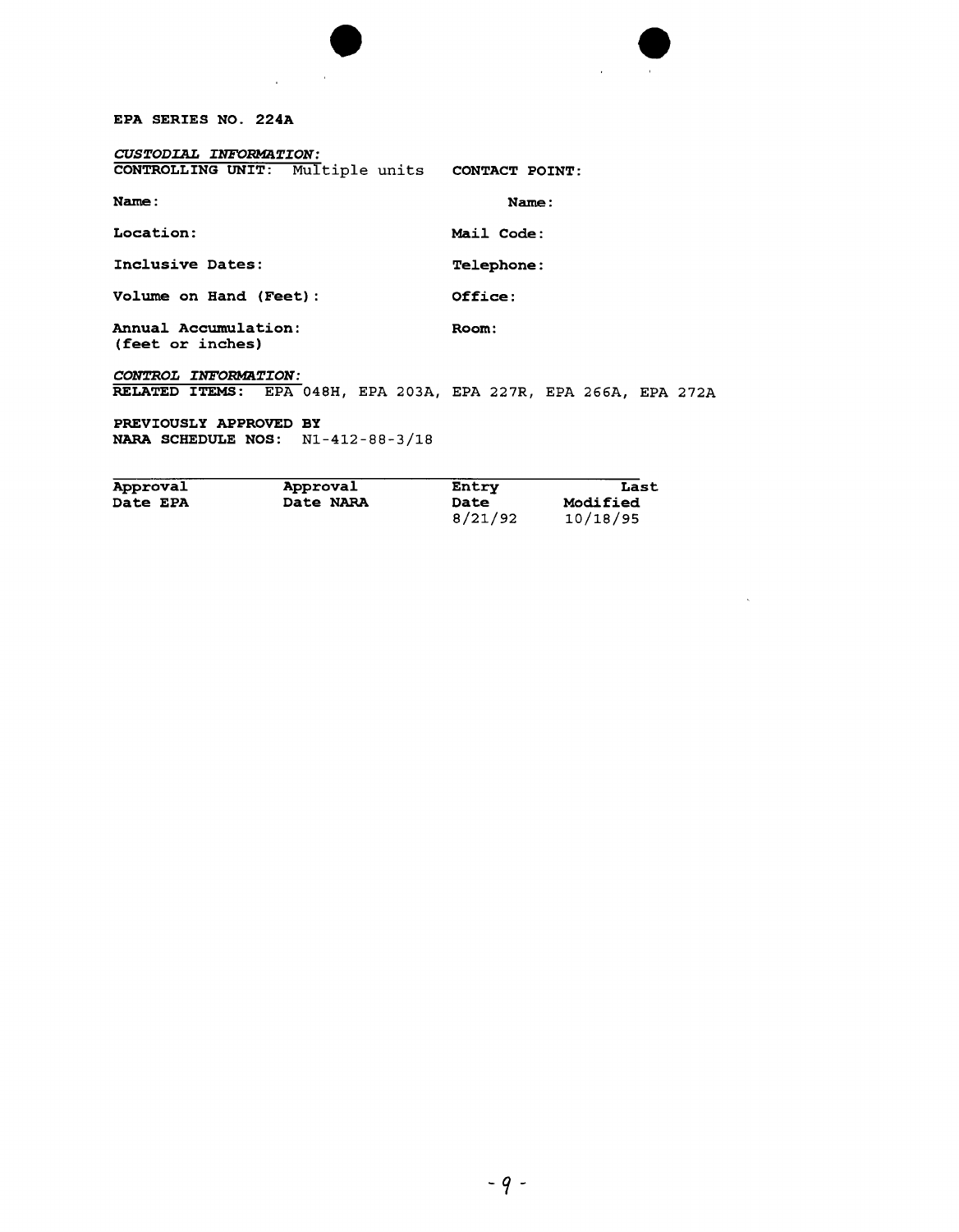



### **DRAFT OF 7/13/95**

### **U.S. EPA RECORDS CONTROL SCHEDULE**

**~) SERIES TITLE:** Freedom of Information Act (FOIA) Annual Reports

**PROGRAM:** All Programs

**EPA SERIES NO:** 029A

**NARA SCHEDULE NO.** Nl-412-95-7/4 (Use this number to retire records to the FRC)

**APPLICABILITY:** Agency-wide

#### *IDENTIFYING INFORMATION:*

**DESCRIPTION:** Conslsts of the Report to Congress describing FOIA requests received and handled by the Agency. The report is prepared on or before March 1 for the preceding calendar year and is compiled from information submitted by Headquarters and Regional FOI offices. The report is addressed to the Speaker of the House of Representatives and the President of the Senate for referral to the appropriate committees of the Congress. The report includes the number of requests received, the number, reason and responsible official for denial and appeal determinations, confidential business informatio determinations, disciplinary actions, Agency rules and regulations, amount of fees collected and fee schedule, administrative costs, compliance with time limitations information, court actions, and copies of internal memoranda.

**ARRANGEMENT:** Arranged chronologically.

Reports

**TYPE OF RECORDS: SPECIFIC RESTRICTIONS:**

**MEDIUM: VITAL RECORD:** Paper, electronic

**FUNCTIONS SUPPORTED:** FOIA Administration

**SPECIFIC LEGAL REQUIREMENTS:**

Freedom of Information Act,  $5 \text{ U.S.C. } 552\text{ (e)}$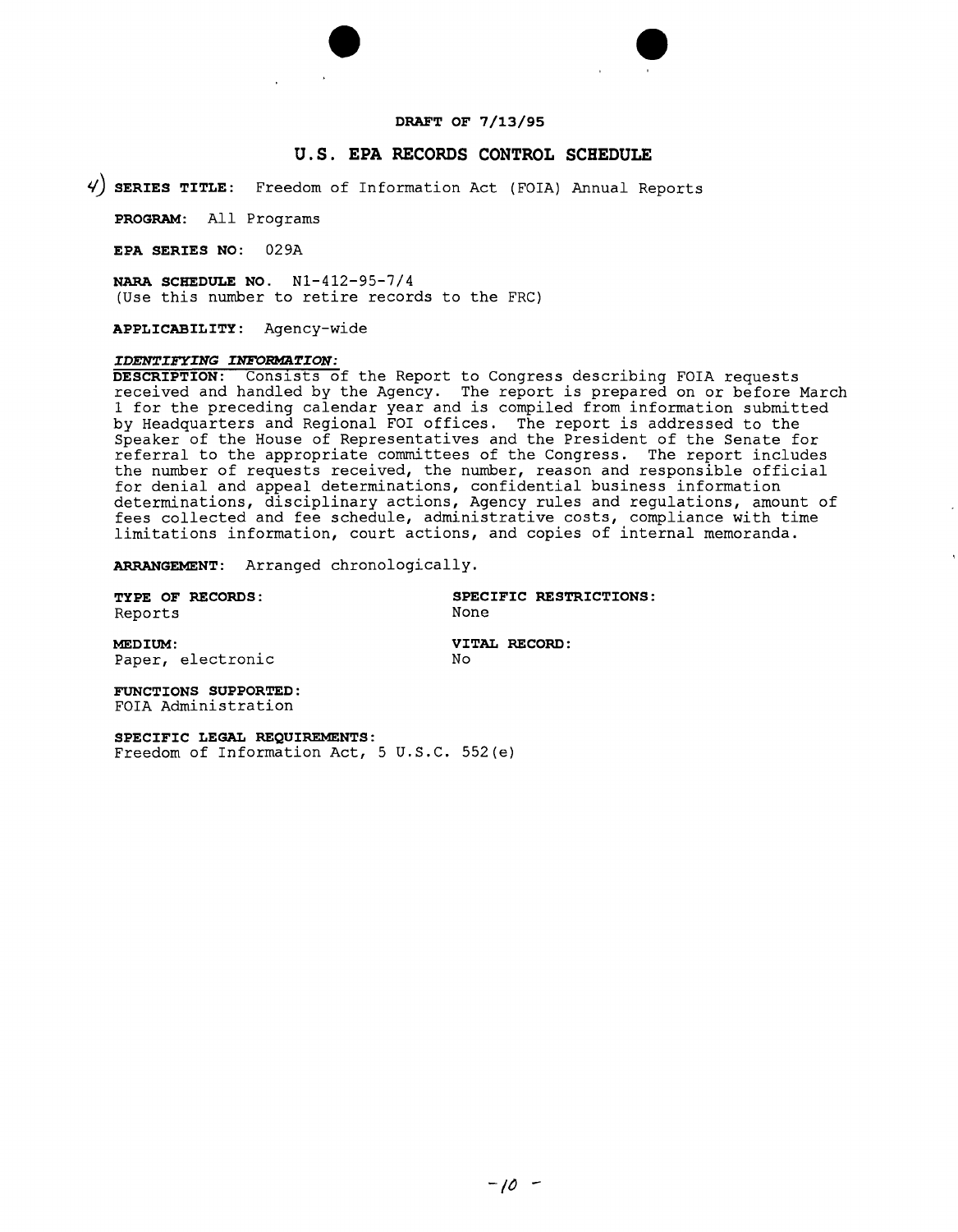

# *DISPOSITION INFORMATION:*

a. Record copy: Permanent Yes

**FINAL DISPOSITION: TRANSFER TO FRC PERMITTED:**

b. All other copies: Disposable No

**FILE BREAK INSTRUCTIONS:** Break file annually.

#### **DISPOSITION INSTRUCTIONS:**

a. Keep in office 10 years after file break, then retire to FRC. Transfer to NARA when 20 years old.

 $\bullet$ 

b. Keep in office up to 2 years after file break, then destroy.

#### *APPLICATION GUIDANCE:*

**REASONS FOR DISPOSITION:** The records, as required by statute, document the Agency's management of the FOIA process.

**AGENCY-WIDE GUIDANCE:** The FOI Office in the Office of the Administrator is responsible for maintaining the record copy according to disposition instructions a. All other offices use disposition instructions b.

FOIA Requests Files are scheduled as EPA 030A. See EPA 031A for FOIA Administrative Files and Reports, EPA 032A for FOIA Appeals Files, and EPA 033A for FOIA Control Files. The Freedom of Information Tracking System (FOIMATS) is scheduled as EPA 263A.

If electronic records such as data bases, spreadsheets or similar files replace or augment paper records described in this schedule, they must be retained for the length of time specified in the schedule.

#### **PROGRAM OFFICE GUIDANCE/DESCRIPTIVE INFORMATION:**

| Approval                                            | Approval                                                        | Entry                | Last |
|-----------------------------------------------------|-----------------------------------------------------------------|----------------------|------|
| PREVIOUSLY APPROVED BY<br><b>NARA SCHEDULE NOS:</b> |                                                                 |                      |      |
| CONTROL INFORMATION:                                | RELATED ITEMS: EPA 030A, EPA 031A, EPA 032A, EPA 033A, EPA 263A |                      |      |
| (feet or inches)                                    | Annual Accumulation: 2 inches                                   | Room: W385           |      |
|                                                     | Volume on Hand (Feet): 2 feet Office:                           |                      |      |
|                                                     | Inclusive Dates: 1974 - present Telephone: 202-260-4048         |                      |      |
| <b>Location:</b> WSM                                |                                                                 | Mail Code: 1105      |      |
| <b>Name:</b> AO/ES/FOIA                             |                                                                 | Name: Jeralene Green |      |
| CONTROLLING UNIT:                                   |                                                                 | CONTACT POINT:       |      |
| CUSTODIAL INFORMATION:                              |                                                                 |                      |      |

| Approval        | Approval  | Entry    | Last     |
|-----------------|-----------|----------|----------|
| <b>Date EPA</b> | Date NARA | Date     | Modified |
|                 |           | 10/25/94 | 7/13/95  |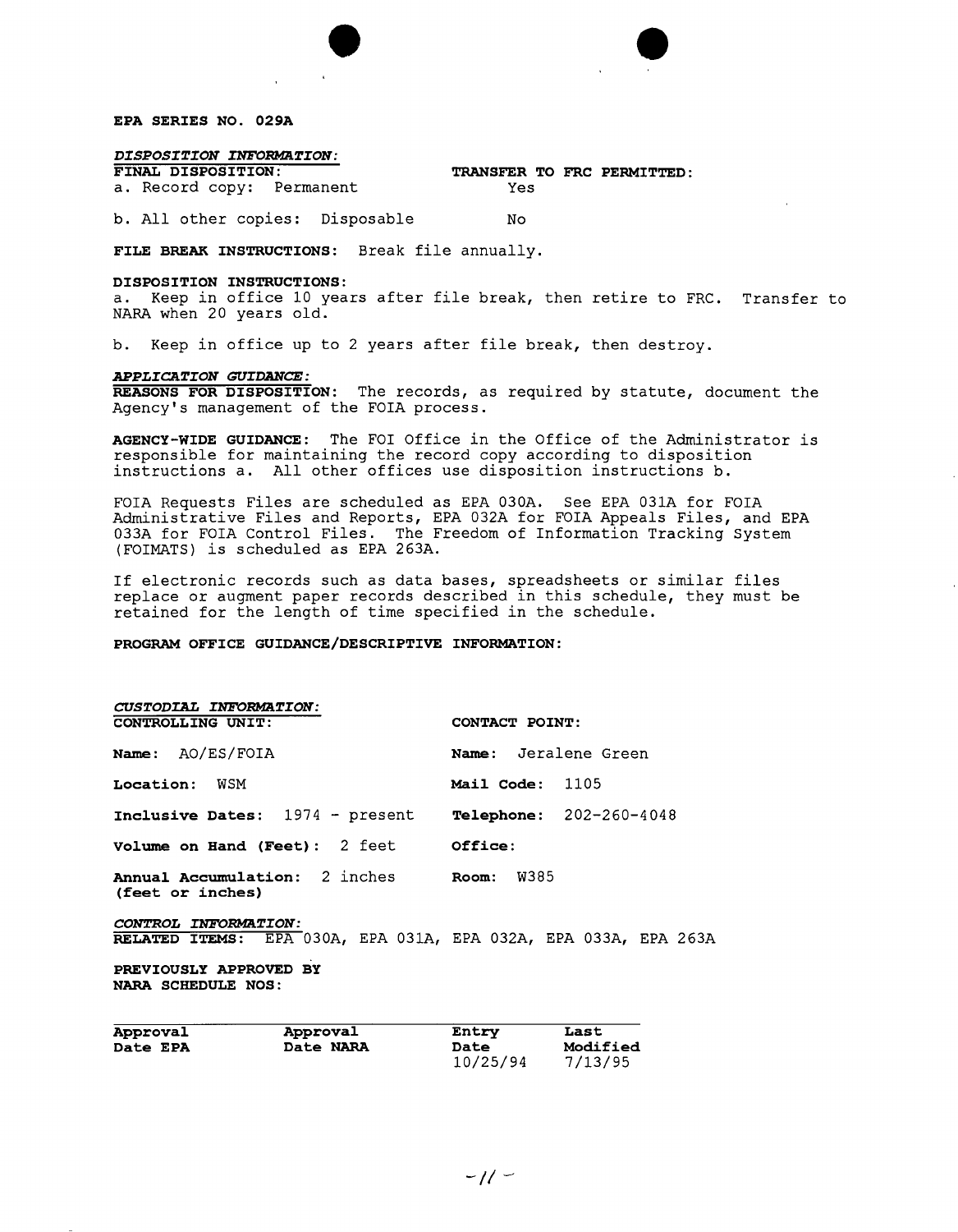

# **U.S. EPA RECORDS CONTROL SCHEDULE**

3) **SERIES TITLE:** Enforcement Action Files

**PROGRAM:** All Programs, except Superfund Site Specific

**EPA SERIES NO:** 207R

**NARA SCHEDULE NO.** N1-412-95-7/5 (Use this number to retire records to the FRC)

**APPLICABILITY:** Regions

#### *IDENTIFYING INFORMATION:*

**DESCRIPTION:** Includes all cases referred to Office of Regional Counselor other offices with enforcement authority, for action against a pollution source or discharger. Includes correspondence, meeting documentation, inspections, evaluations, documentation of administrative actions including notices of violation, notices of deficiency, information requests, warning letters, administrative compliance orders, documentation of civil and criminal actions; corrective action orders, attorney work products, case summaries, pleadings, state and local enforcement records, settlement documents includin $\epsilon$ consent decrees.

*Excludes: Superfund site Specific and oil spill site Specific enforcement which are scheduled separately.*

**ARRANGEMENT:** Arranged by site or facility.

**TYPE OF RECORDS:**<br>
Case files<br>
Confidential Business Case files Confidential Business Information Enforcement Sensitive Information

**MEDIUM: VITAL RECORD:** 

Microfilm, paper, forms, photographs, maps and architectural materials, forms, video/film

**FUNCTIONS SUPPORTED:**

Enforcement activities

# **SPECIFIC LEGAL REQUIREMENTS:**

Resource Conservation and Recovery Act, as amended, Sections 3008, 7003, 9006, 11005 Clean Water Act, Section 309 Safe Drinking Water Act, Sections 1414, 1423 Clean Air Act, Section 113 Federal Insecticide, Fungicide, and Rodenticide Act, as amended, Section 26 Toxic Substances Control Act, as amended, Section 17 40 CFR 51 40 CFR 144 40 CFR 233 40 CFR 281 40 CFR 168, 173 40 CFR 142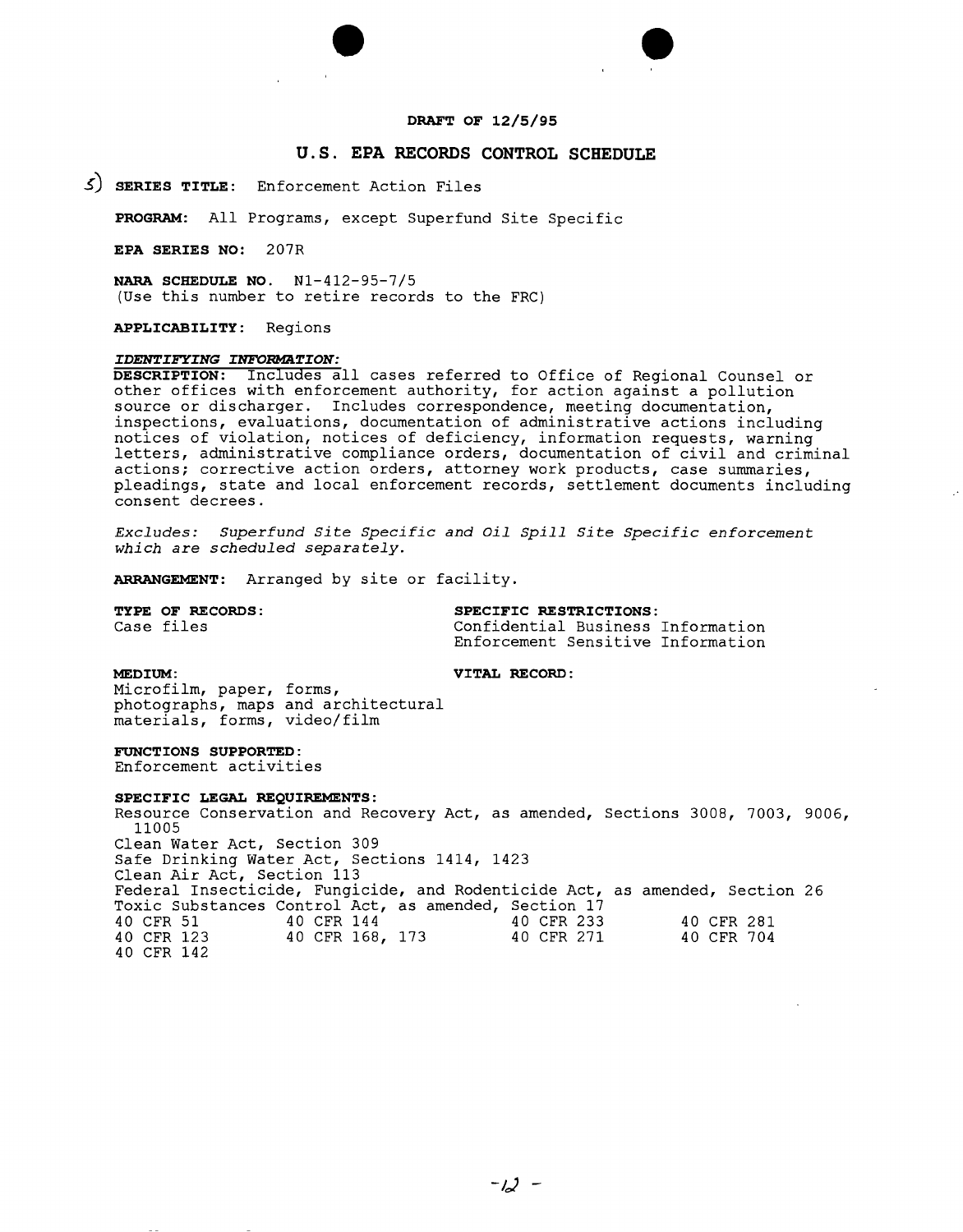#### **EPA SERIES NO. 207R**

# *DISPOSITION INFORMATION:*<br>FINAL DISPOSITION:

- a. Case files (microform or nonmicro formed paper) where no legal actions are required: Disposable Yes
- b. Case files (microform or nonmicro formed paper) where routine legal actions are required: Disposable Yes

**FINAL DISPOSITION: TRANSFER TO FRC PERMITTED:**

 $\bullet$ 

c. Landmark or precendent cases which are permanent as designated by the Regional Administrator's designee: Permanent Yes

**FILE BREAK INSTRUCTIONS:** If record copy is in microform, break file upon completion of microform quality assurance check. If record copy is not microformed, break file upon settlement or closing of case.

#### **DISPOSITION INSTRUCTIONS:**

a. No Legal Action Required: Keep inactive materials in office up to 1 year after file break, then retire to FRC. Destroy when 10 years old.

b. Routine Legal Action: Keep inactive materials in office at least 1 year after file break, then retire to FRC. Destroy when 20 years old.

c. Landmark Cases: If microformed, retire one silver and one diazo along with finding aids and indexes to the FRC. Keep inactive materials in office up to 5 years after file break, then retire to FRC. Transfer to National Archives in cubic foot blocks when most recent record is 20 years old.

If paper is not microformed, keep inactive materials in office up to 5 years after file break, then retire to FRC. Transfer to National Archives in 5 year blocks when most recent record is 20 years old.

**Note:** Microformed paper: Destroy paper after completion of quality assurance check. Other paper or microformed copies: Destroy when no longer needed for audit, legal, administrative, or other operational purposes.

#### *APPLICATION GUIDANCE:*

**REASONS FOR DISPOSITION:** Disposition for item a (no legal action required) has been changed to 10 years to meet Regional administrative needs. Dispositions for items b and c have been previously approved by the Nationa Archives.

**AGENCY-WIDE GUIDANCE:** The unit with enforcement authority is responsible for maintaining the record copy and implementing the disposition, including selecting landmark cases for recommendation to the Regional Administrator or the Regional Administrator's designee. Examples of possible landmark cases would be cases which may have the largest award, or the first case of the kind, or some other special distinction.

Copies of these records may be filed with other records series (for example, with site or facility files) and destroyed with those files, or destroyed when no longer needed. All other copies may be destroyed when no longer needed.

Site-specific enforcement actions for Superfund are covered in EPA 025A and Oil Spills in EPA 480A. The Sample Management System used to track enforcement actioh sample data is scheduled as EPA 062A, Lab Automation System (LBAU). See EPA 205A for Permits for programs other than RCRA and EPA 478R for RCRA. See EPA 206R for RCRA Corrective Actions. Administrative Records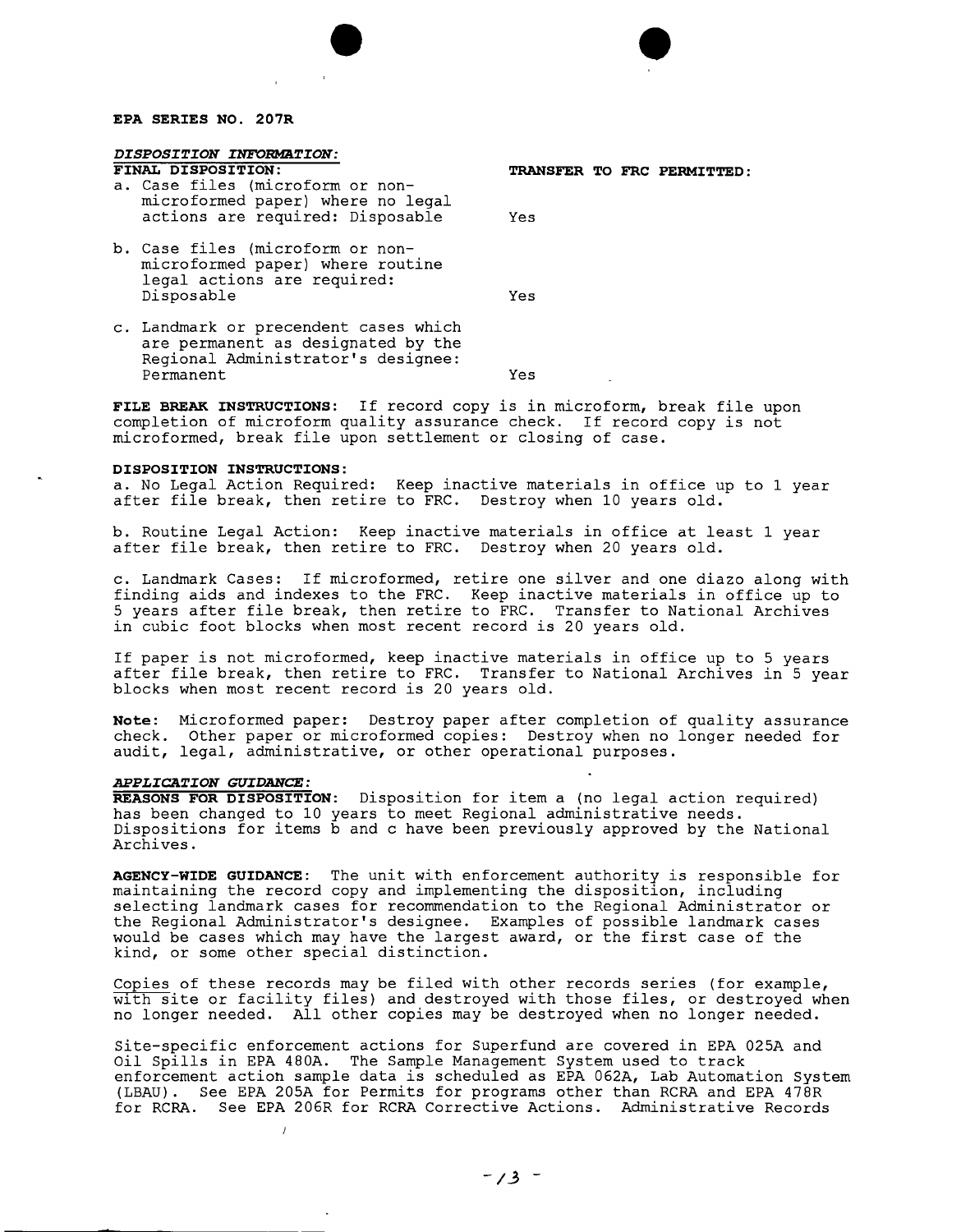#### **EPA SERIES NO. 207R**

relating to permits are covered in EPA 210R. Compliance Files should be disposed of in accordance with EPA 211A. Other program facilities files are scheduled as: EPA 215R - Underground Storage Tanks, EPA 220R - Radiation, EPA 225R - Pesticides, EPA 227R - Toxic Substances. Criminal Investigation Records are covered in EPA 208A and Criminal Enforcement Counsel in EPA 683A.

 $\bullet$ 

Microform copies are to be produced in accordance with standards in 36 CFR 1230.10 and 1230.20. It is recommended that the office retain a silver halide set as well as a diazo set of microformed records on site which will simplify making copies.

As required by 36 CFR 1228.58, records with special restrictions such as confidential business information (CBI) or those exempted from disclosure by statute such as the Privacy Act must be shredded or otherwise definitively destroyed with witness disposal for records destroyed by contractors.

**PROGRAM OFFICE GUIDANCE/ DESCRIPTIVE INFORMATION:**

*CUSTODIAL INFORMATION:* **CONTROLLING UNIT:** Multiple units **CONTACT POINT:**

**Name: Name:**

**Location: Mail Code:**

**Inclusive Dates: Telephone:**

**Volume on Hand (Feet): Office:**

**Annual Accumulation: Room: (feet or inches)**

*CONToROL INFORMATION:*

**RELATED ITEMS:** EPA 025A, EPA 062A, EPA 205A, EPA 206R, EPA 208A, EPA 210R, EPA 211A, EPA 215R, EPA 220R, EPA 225R, EPA 227R, EPA 478R, EPA 480A, EPA 683A

**PREVIOUSLY APPROVED BY NARA SCHEDULE NOS:** NCl-412-85-20/5

| Approval        | Approval  | Entry       | Last     |
|-----------------|-----------|-------------|----------|
| <b>Date EPA</b> | Date NARA | <b>Date</b> | Modified |
|                 |           | 2/24/92     | 12/5/95  |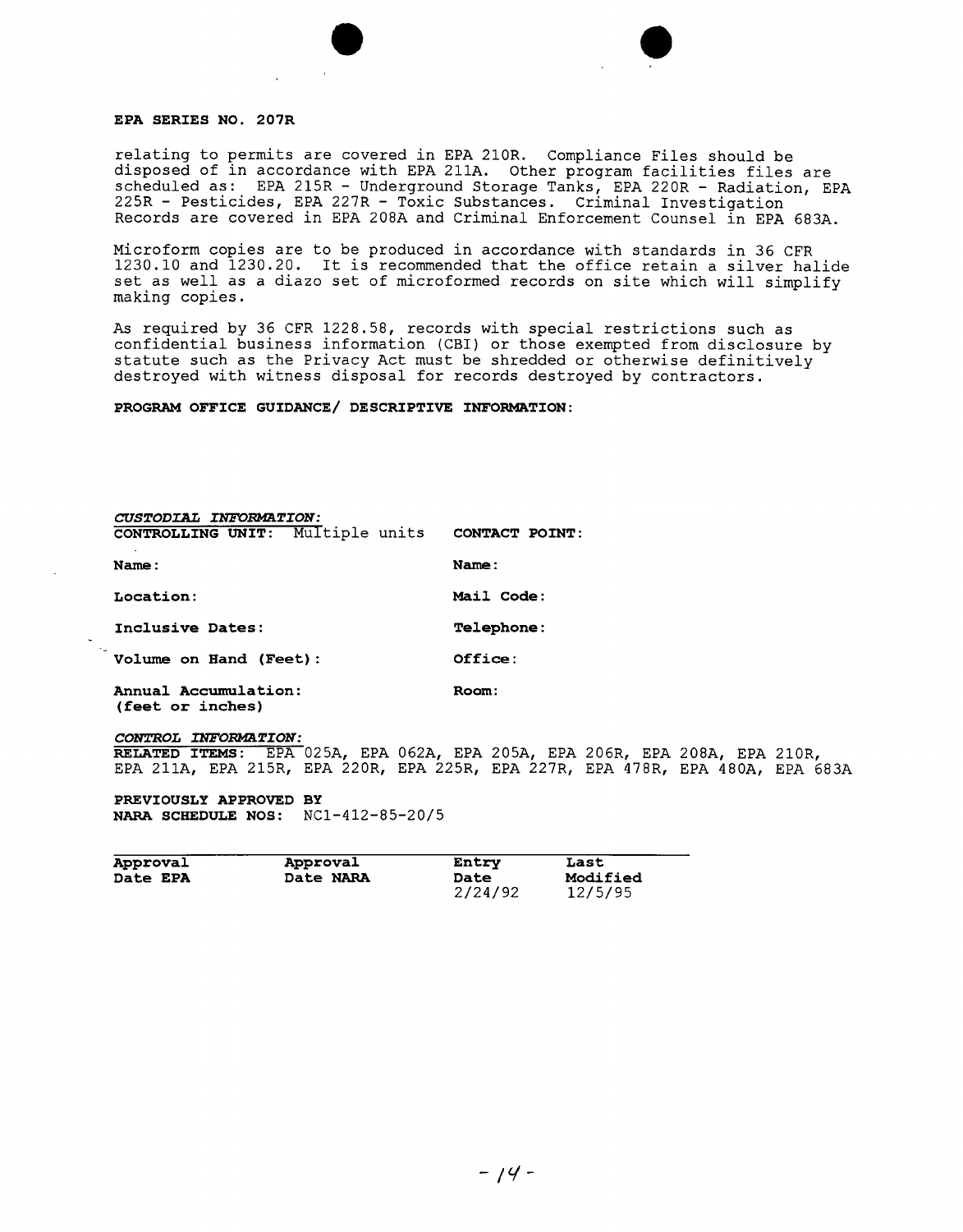

 $\bullet$ 

#### **u.s. EPA RECORDS CONTROL SCHEDULE**

**,) SERIES TITLE:** Information/Computer Center Management Records

**PROGRAM:** All Programs

**EPA SERIES NO:** 306A

**NARA SCHEDULE NO.** Pending (Use this number to retire records to the FRC)

**APPLICABILITY:** Agency-wide

#### *IDENTIFYING INFORMATION:*

**DESCRIPTION:** Records cover those activities involved in the management and operation of electronic and computer equipment programs. There are two levels operation of electronic and computer equipment programs. of management overseeing the operation of these centers:

a. High-level or Head-of-Unit, represented by the Office of Information and Resource Management at Headquarters and their regional and laboratory equivalents - Records consist of long range plans, policy statements, authorizations, and other documents related to the management and operations of Agency information centers.

b. Program-level management and operation represented by the Information Resource offices within Headquarters and regional offices - Activities include PC coordinator functions, telecommunications (voice mail, e-mail, etc.), LAN network coordination, and requests for related equipment, connections, and<br>software. Documents include copies of procurement requests for software. Documents include copies of procurement requests for computer/electronic equipment and related documents, computer/electroni<br>equipment inventories, requests (TSRs) for telecommunication and LAN networ connection and service and related documents, security check logs, copies of electronic files of source codes, ID and password assignment records, LAN plans, copies of LAN configurations, PC Coordinator delegation documents, performanc monitoring reports, timeshare reports and tracking documents, NDPD annual review reports, related correspondence, and other related records.

**ARRANGEMENT:** Arranged by subject.

Subject and case files

**TYPE OF RECORDS: SPECIFIC RESTRICTIONS:**

Paper, electronic, reports, No forms

**MEDIUM: VITAL RECORD:**

**FUNCTIONS SUPPORTED:** Program operations

**SPECIFIC LEGAL REQUIREMENTS:** None